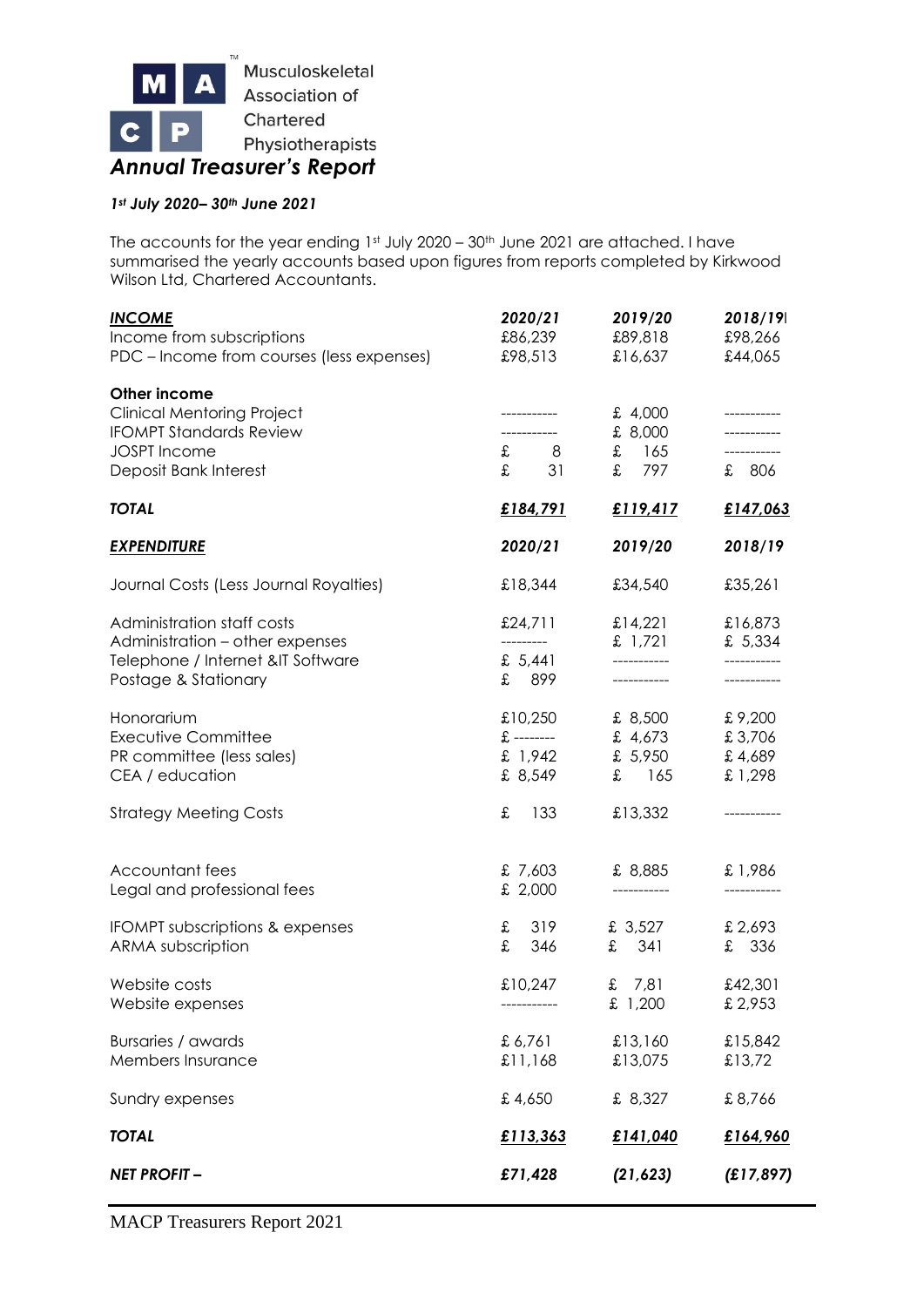

Musculoskeletal Association of Chartered Physiotherapists

#### *REPORT*

For the financial year 2020-2021 the MACP accounts show a healthy **profit of £71,428**, driven largely by an outstanding year of income from courses. The MACP continues to remain in a strong financial position, with **assets of £362,086**, up from **£290,658 last year**. Due to the structure of the MACP's accounts, it is not unusual for course income to vary from one year to the next due to course income often spanning two financial years, as indicated in Note 5 of the Accounting Notes on Page 6 of the Financial Statement. Broadly speaking, this means that the MACP will not see the same level of course income next year, and must not rely on this level of income to fund its strategic plan and activities.

It is the strategic aim of the MACP to ensure that the majority of expenditure relating to running the organisation can be drawn from subscription costs. At present, this is not the case, and the organisation is reliant upon income generated from courses as well as it's cash reserves to cover costs. Below is a list of the major costs for the last financial year broken down by cost per member that shows a shortfall in the region of £25 per member. This is for illustration purposes, as our Associate and Affiliate members pay lower fees than full members.

|                                            | <b>Members</b> | <b>Membership Fee (£)</b> | Total $(f)$ |
|--------------------------------------------|----------------|---------------------------|-------------|
| Full                                       | 1047           | 80.00                     | 83,760.00   |
| Associate                                  | 21             | 60.00                     | 1,260.00    |
| Affiliate                                  | 122            | 10.00                     | 1,219.00    |
| <b>Total</b>                               | 1,188          |                           | 86,239.00   |
| <b>Costs</b>                               |                |                           |             |
| 01/07/2020 - 25/06/2021                    |                |                           |             |
|                                            | Cost(f)        | Cost per member (£)       |             |
| <b>Journal (Full and Associate)</b>        | 18,344.00      | 17.18                     |             |
| Honoraria                                  | 10,250.00      | 8.63                      |             |
| <b>Admin Costs</b>                         | 24,711.00      | 20.80                     |             |
| <b>Bursaries &amp; Awards</b>              | 6,761.00       | 5.69                      |             |
| <b>Insurance (Full and Associate)</b>      | 11,168.00      | 10.46                     |             |
| <b>Accounting Costs</b>                    | 7,603.00       | 6.40                      |             |
| Website                                    | 10,247.00      | 15.82                     |             |
| <b>All Other Costs</b>                     | 24,279.00      | 20.44                     |             |
| Total Costs (£)                            | 113,363.00     |                           |             |
| Total cost per member (£)                  | 105.42         |                           |             |
| Excess of costs over membership income (£) | 27,124         |                           |             |

#### **Membership Income:**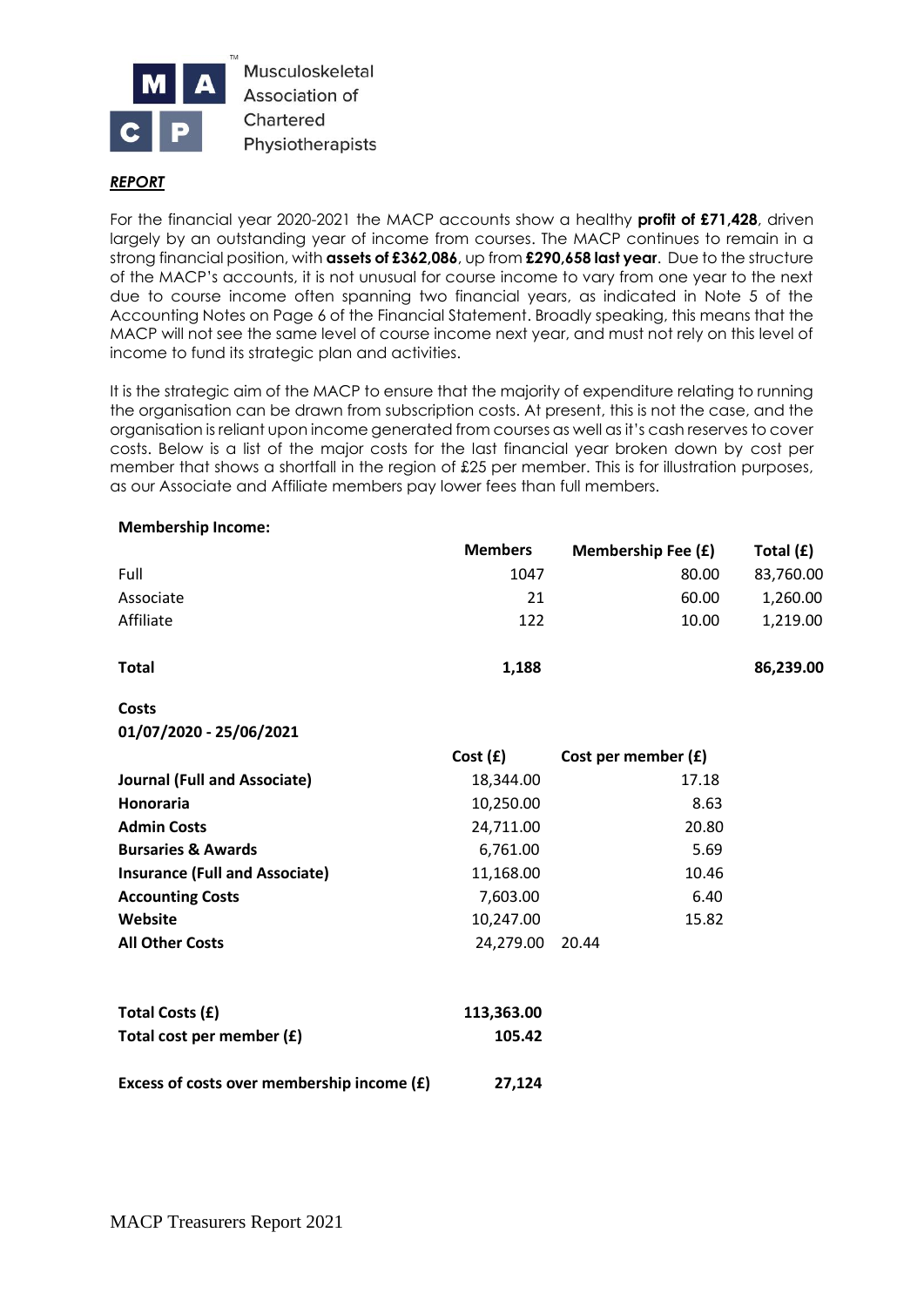

The MACP has not raised the price of subscription for 11 years and, recognising the difficulties that the Covid -19 pandemic has caused for many people, we have chosen to hold the subscription fee steady for the year 2021/22. The MACP executive have decided to ask the membership to permit an increase in the price of subscription from next year (2022/23). We are seeking a £10 increase. This proposal will be debated and voted on at the AGM this year in preparation for an anticipated change next year.

I am aware that many will look at the level of the cash reserves of the organisation and feel that an increase in subscription costs is unwarranted. However, if the MACP is to achieve its strategic aims of leading and influencing the development of MSK standards of care and professionalism within the UK and assisting clinicians in meeting these standards, we will need to make financial investments in the coming years that will require significant use of our cash reserves. These include:

- Additional administrative support and increased administrative costs. In line with increased activity of the organisation this year, we have recruited a second part time administrator, Emma Hornby, to work alongside Katie Holmes. This work has included administering the FCP Trainers Courses run by the MACP for HEE and our own courses which have increased in number this year. Emma has been invaluable in assisting Katie and the Executive Committee in their work, and we look forward to introducing her to you all at the AGM this year.
- The development and ongoing support of the MACP's portfolio routes and an effective online portal to support these. This portal, provided by FourteenFish, will also provide members with a CPD platform with extremely high levels of functionality. The MACP executive committee has voted to make this platform available to all full members as part of their regular subscription as a significant benefit. In addition to the portal, effective development, monitoring and administration of the portfolio routes required the MACP to recruit 2 individuals to undertake regular work for the organisation. More information on this is provided by Neil Langridge in his CEA report.
- Increased IT capabilities to support the work of both the PDC and CEA

Being fiscally responsible requires the Executive Committee to ensure that these costs can be met on an ongoing basis. You can see from the accounts that the income from courses varies greatly from one year to the next. In budgeting for future expenditure, it is not financially prudent to rely on course income to fund the majority of this work. It is for this reason that we are advocating for an increase in subscription fees.

This year, we have made some alterations to the cost centres in order to more clearly identify how the organisation is spending resources. Expenses that were previously assigned to the Executive Committee have now been placed within specific centres such as IT software which is why this line has no expenditure against it. The same applies for Administrative and website costs.

#### *A summary of the more significant income and expenditure are as follows:*

## *Expenditure*

- Journal costs have reduced this year. The current contract with Elsevier is due for renewal next year. Members have commented that they no longer wish to receive a paper copy of the journal, with many citing the environmental impact as the reason for this. Currently, a paper copy for each member is a requirement of our contract. We will discuss this as part of the renegotiation.
- Administrative costs have increased this year as described above.
- Honoraria These remain consistent with previous years. An honorarium of £500 is granted to all members of the Executive Committee, with an additional sum being

# MACP Treasurers Report 2021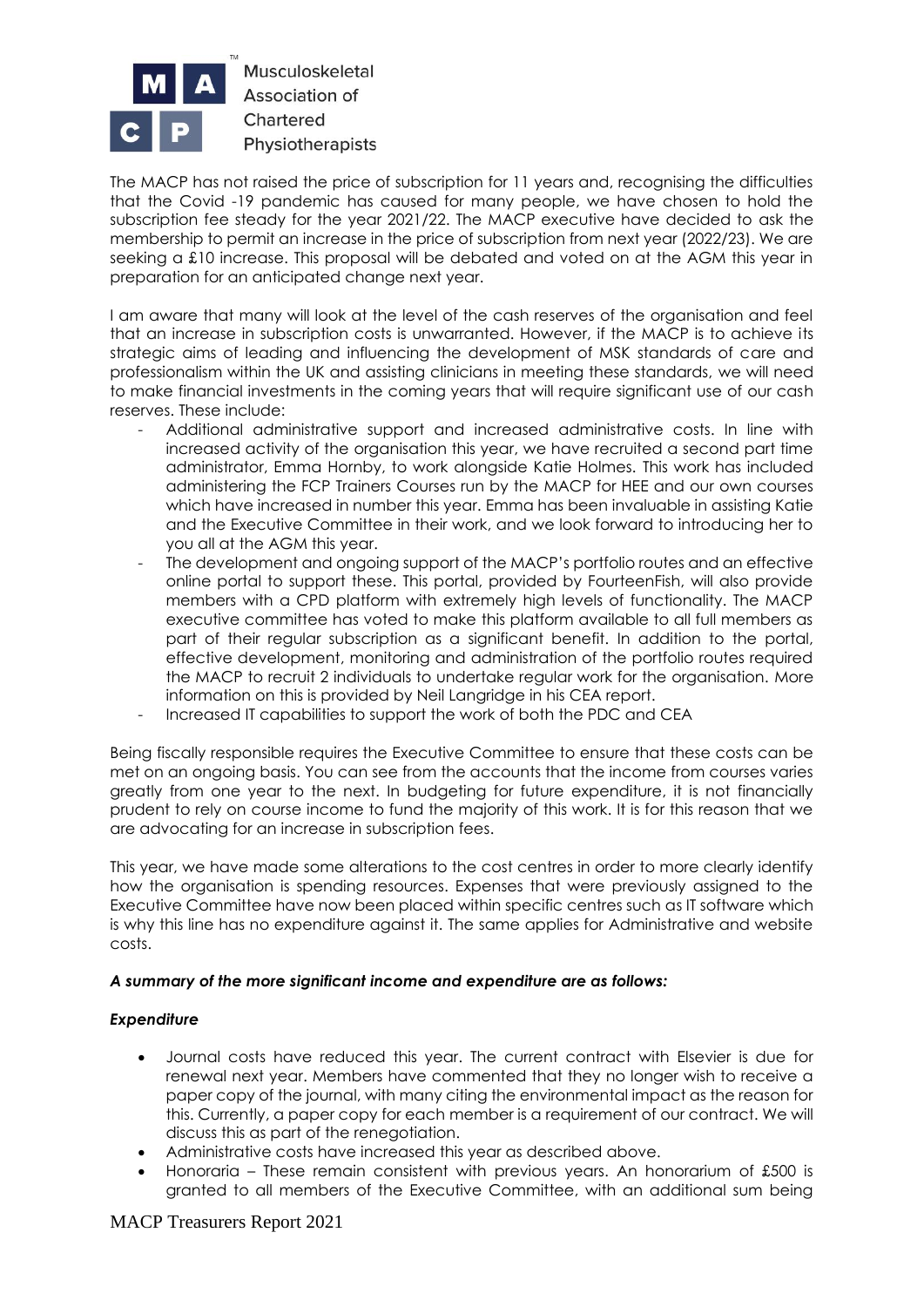

Musculoskeletal

**Association of** 

Chartered

Physiotherapists

granted for work over and above the basic roles and responsibilities. This is determined by the Chair and the Treasurer in conjunction with the MACP Administrator who has a good oversight over work undertaken by all committee members.

- Costs for the CEA include the work being undertaken on the Portfolio routes to membership
- Bursaries / awards continue to be a significant source of expenditure. Recognising the value to members, a review has been undertaken to ensure these meet the needs of all members for all aspects of professional development and research. There have been fewer applicants for awards and bursaries this year, possibly due a reduction in courses and conferences due to Covid.
- IFOMPT are currently undertaking a review of their subscription structure and it is likely that IFOMPT fees will increase, especially as IFOMPT 2020 was cancelled. IFOMPT rely significantly on income generated from the 4-yearly conference, and without this income is likely to need to look elsewhere for funding.
- Sundry expenses consist primarily of bank charges, as detailed in Note 4 of the Accounting Notes on Page 6 of the Financial Statement.

#### *Income*

- Royalties from the Journal of Musculoskeletal Science and Practice remain healthy at £20,281 for this financial year. This is offset against the costs of the journal. This is likely to be a key aspect of the contract negotiations, and the MACP is committed to ensuring the journal remains a key membership benefit and represents good value for money. We list the journal under expenditure as the cost of providing the journal to members exceeds the income from royalties.
- This year, the PDC under Jayne Davies and Komal Bhuchhada, have hosted a number of successful online courses, resulting in a very large income stream.

## *The Future*

The MACP Executive Committee have recently engaged lawyers to draw up contracts for our Administrators and for the individuals undertaking project work on the portfolio routes and clinical mentoring platform. In the course of this work, we were informed by the legal team that our current legal status as an unincorporated association was a significant risk for the organisation and anyone making decisions on behalf of the organisation as individual members are personally responsible for any debts and contractual obligations. As the organisation looks to sign contracts with Higher Education Institutions (HEIs) and software providers, this places individuals on the Executive Committee at increasing personal risk. The legal team felt that it would not be prudent for them to draw up further legal contracts before the legal status of the organisation is reviewed.

As I write, we are undertaking a review of the legal status of the MACP. We have sought advice from the CSP, with no response, have consulted with the British Association of Sport and Exercise Medicine (BASEM), and have sought advice from a variety of legal firms, including those acting for BASEM. BASEM have recently been through a governance review and have been able to provide us with some useful learnings and points for consideration. At the present time, no decision has been made regarding a change in legal status, but it is likely that the MACP will look to become either a limited company or a charitable organisation. Neither of these would affect our "not for profit" objective. For those of you interested in reading more on the subject, the following is a useful website that provides information about the different structures for organisations. Members will be kept fully informed of future plans and the rationale for decisions made.

https://www.resourcecentre.org.uk/information/legal-structures-for-community-and-voluntary-groups/

## MACP Treasurers Report 2021